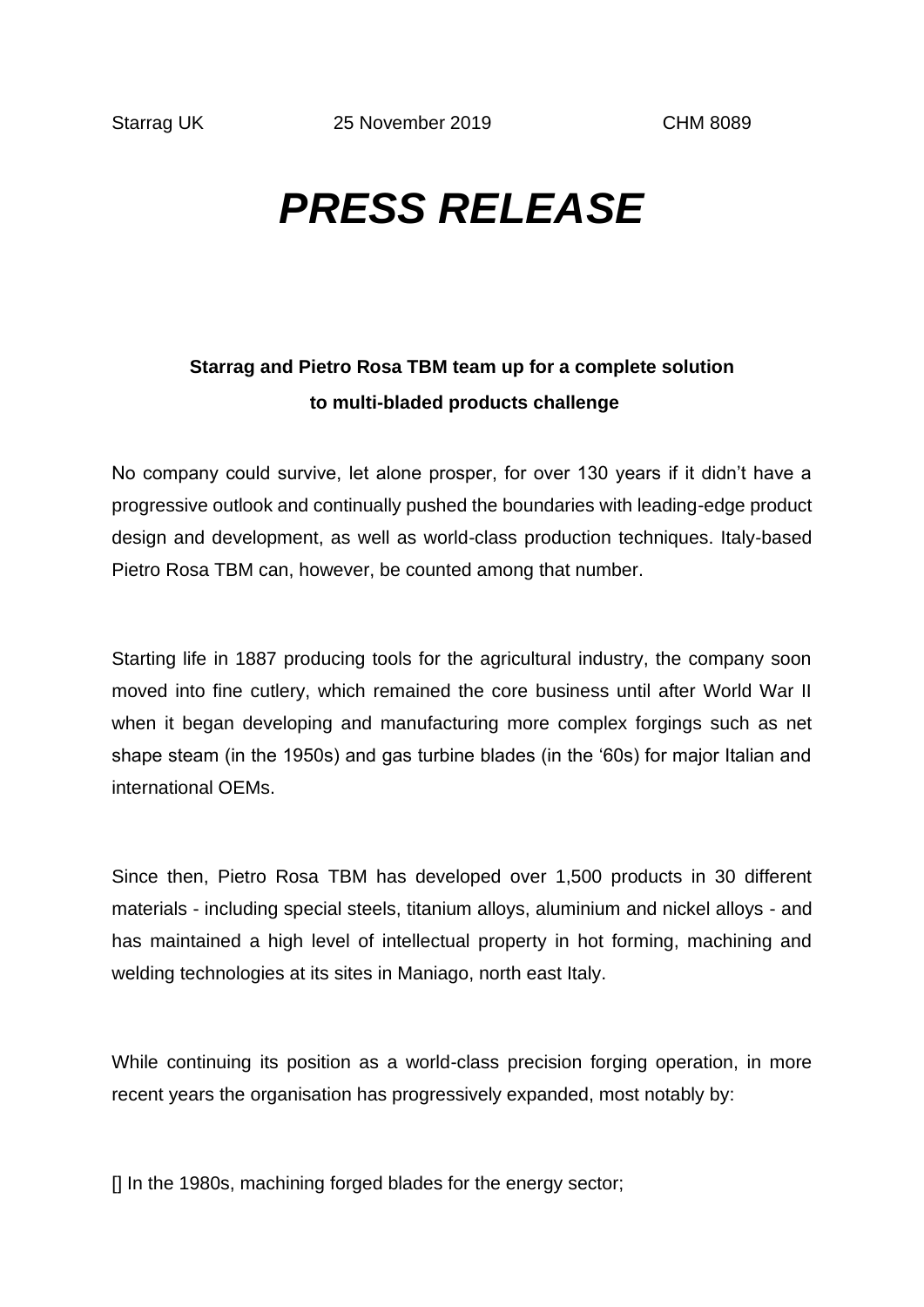[] In the 1990s, forging and machining titanium and nickel-based super alloys;

[] In 2000, introducing the supply of aerospace components, including the production and delivery of engine-ready workpieces; and

[] In 2010, the high-volume manufacture of aerospace compressor blades.

The success in today's global aerospace sector of the family-owned company – which is also served by a satellite production facility in Connecticut, North America, at New England Airfoils Products, NEAP - which has multi-year agreements with the major aero engine OEMs, can be judged by a forward order book (in 2018) of \$800 million. This is generated by, for example, jet engine airfoils (compressor airfoils as well as variable, rotor, stator and discs), aero structural products as well as land-based gas and steam turbine blades.

As a group, Pietro Rosa TBM produces LP and HP compressor blades, blisks and fan blades also for Rolls-Royce and GE, of varying size from 20 to 1000 mm. In Italy, production is a wide mix of 150,000 parts/year, while the US site produces 300,000 units in fewer varieties.

"We've evolved over recent decades by effectively taking manufacturing operations based on individual skills sets and 'systemising' those skills into best-in-class production," says President & CEO Mauro Fioretti. "And now especially, with an extensive forward order book coupled with the need to operate under cost-down pressures, we increasingly continue to work closely with Starrag to improve machining processes, particularly for our high-value products." He adds: "Indeed, our Starrag machines are used in support of all of our programmes, including single- and multibladed products."

Andrea Maurizio, Chief of Technology, explains the move into titanium and super alloys: "With engines operating at higher temperatures, there is an increasing need for compressor blades of titanium and nickel alloys. But these heat-resistant super alloys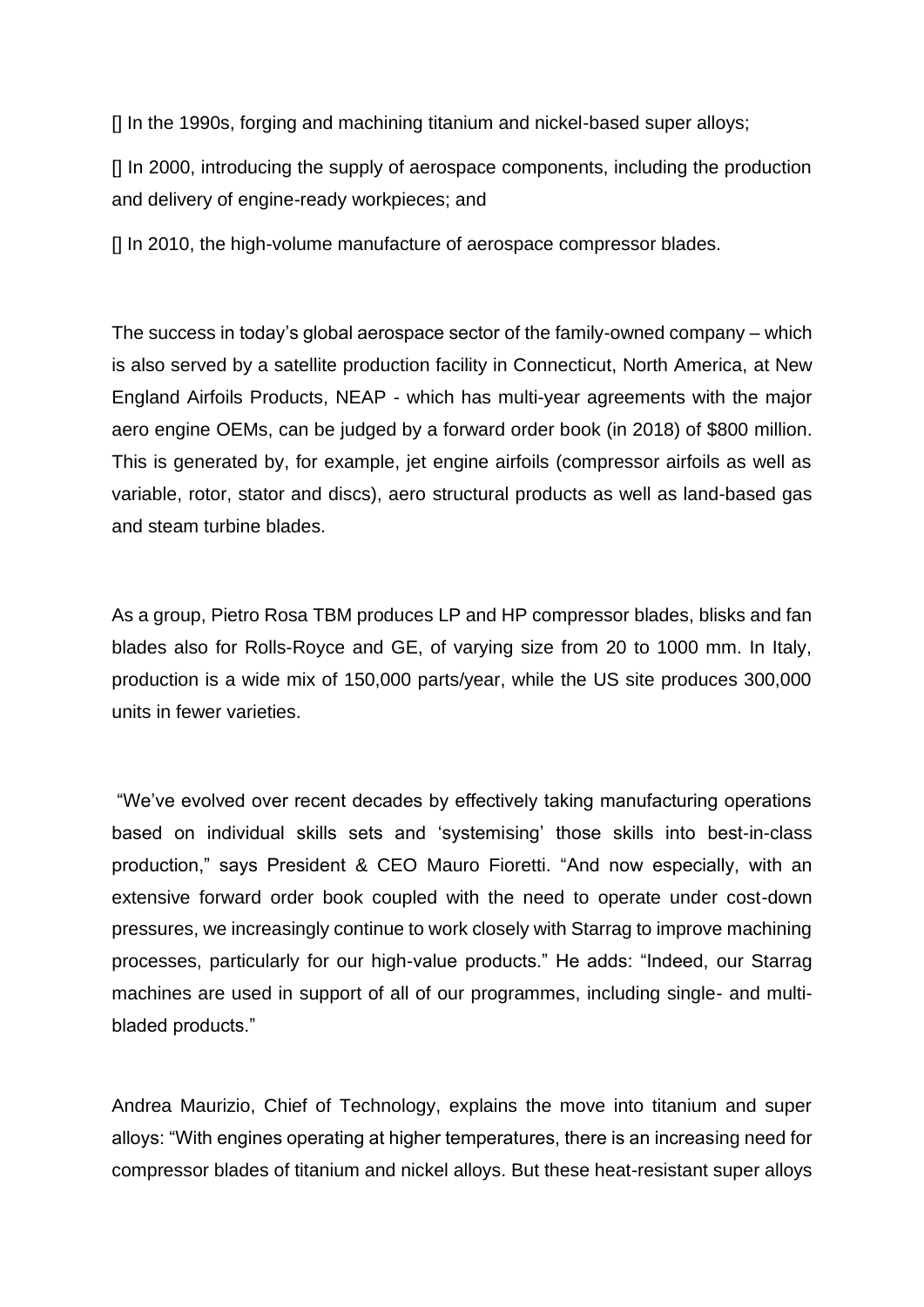are more difficult to machine, polish and test. So, while we not only need the best fiveaxis milling machines, we also must have smart fixturing, and high-level process automation and process monitoring, as well as a dependable supplier which is responsive and has superlative technical support."

Working closely together, Starrag's applications department and Pietro Rosa TBM's engineers – led by Mr Maurizio – have recently developed a process involving the appropriate programs, special fixturing and clever tooling (ceramic for roughing operations and solid carbide for finishing) to produce multi-bladed airfoil components. Each of the super alloy multi-bladed compressor components is machined into the required shape, with very tight tolerances throughout - including within 50 microns on the profile.

The process sees each multi-bladed component successfully completed in-cycle, then passed to a co-ordinate measuring machine for inspection. Ten sections on each blade are measured, equating to thousands of features on each component section.

"We originally discussed machining the airfoils from forgings," says Mr Maurizio, "but rising order volumes negated this approach – due to the relatively long lead times involved in forgings - in favour of machining from bar. However, a number of production issues had to be overcome before the process was guaranteed as repeatable, not least the avoidance of distortion especially between the roughing and finishing operations."

Pietro Rosa TBM's most recent investment in Starrag machining centres, the LX 021, has been specifically designed by Starrag for the highly effective and efficient machining of blades. It is a 20 kW/22.5 Nm, 30,000 revs/min five-axis vertical machining centre and has a 4,000 revs/min turning capacity (axes A1 and A2). It has X, Y and Z axis travels of 400 mm, 200 mm and 410 mm, respectively, plus 360 deg in the A axis and -45/+95 deg in the swivel, B axis.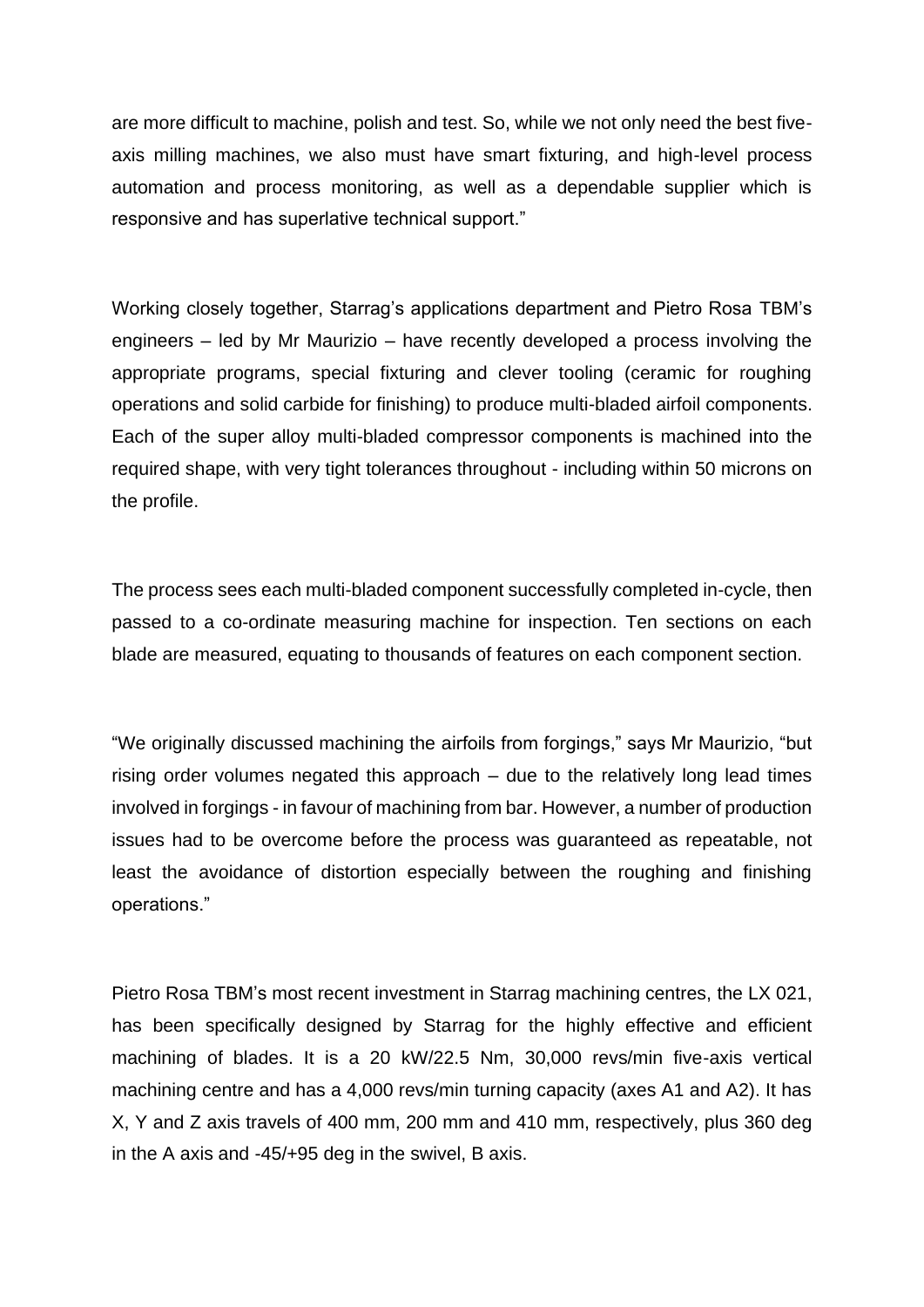Other machining centres are available, so why did Pietro Rosa TBM choose Starrag machines?

"Starrag is not just a machine supplier," says Mr Maurizio. "It is a company that is willing to work very closely with its customers to develop end-to-end answers involving not only machines but also specific fixturing and tooling.

"Importantly, too, the machines' built-in adaptive milling routines provided by the RCS computer-aided machining (CAM) software were vitally important as were Starrag's Integrated Production System principles that are inherent on the machines. These, for example, include ERP-interfacing cell management software and process quality control that avoids collisions via 3D-modelling."

The multi-bladed airfoil blade machining programme reflects Pietro Rosa TBM's adamance that strategic partnerships are essential for innovation. "Our joint partnership with Starrag has enabled us to overcome the problems of complexity of machining such components," says General Manager Francesco Parisi. "Starrag has certainly been a catalyst for achieving this while at the same time also instilling an extreme level of customer confidence in its ability as a solutions provider as well as a machine supplier."

He adds: "The fact that some customers buy-in 80 per cent of their requirements is a big driver for us and our expansion plans. In addition, ongoing cost-down initiatives and the continual rising demands in blade surface integrity have spurred continuous improvement in our production regimes – with the latter demanding ever-higher levels of milling - as we support customers though the engine lifecycle. This is where our use of Starrag machining technologies comes to the fore."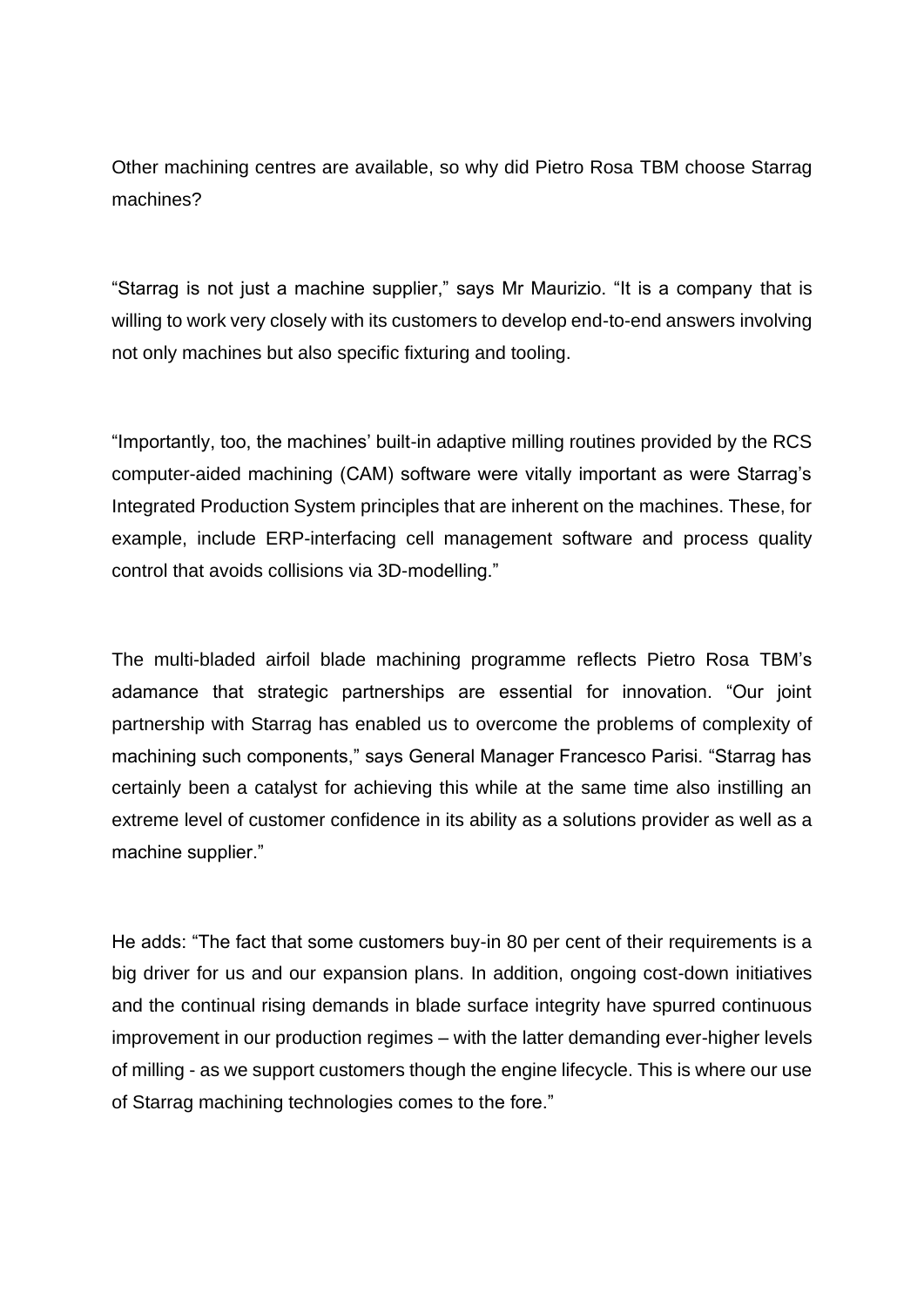Mr. Maurizio adds: "With machining increasingly becoming highly complex, spurring higher levels of flexibility by key suppliers such as us, we need to automate as much as we can and include as many multiple processes as possible into flow lines. As aircraft programmes continue to grow with relatively low batch sizes gradually being replaced by stable, higher-volume quantities, it is clear that automation is the key to cost-competitiveness."

So, what's in store for Pietro Rosa TBM's next 130 years? According to Mr Fioretti: "It is essential that we capitalise on all the manufacturing know-how that has been established over the years; connecting data and connecting best-in-class companies (as we do with Starrag) and perhaps use techniques such as artificial intelligence for technology capture and transfer so that we can continually improve."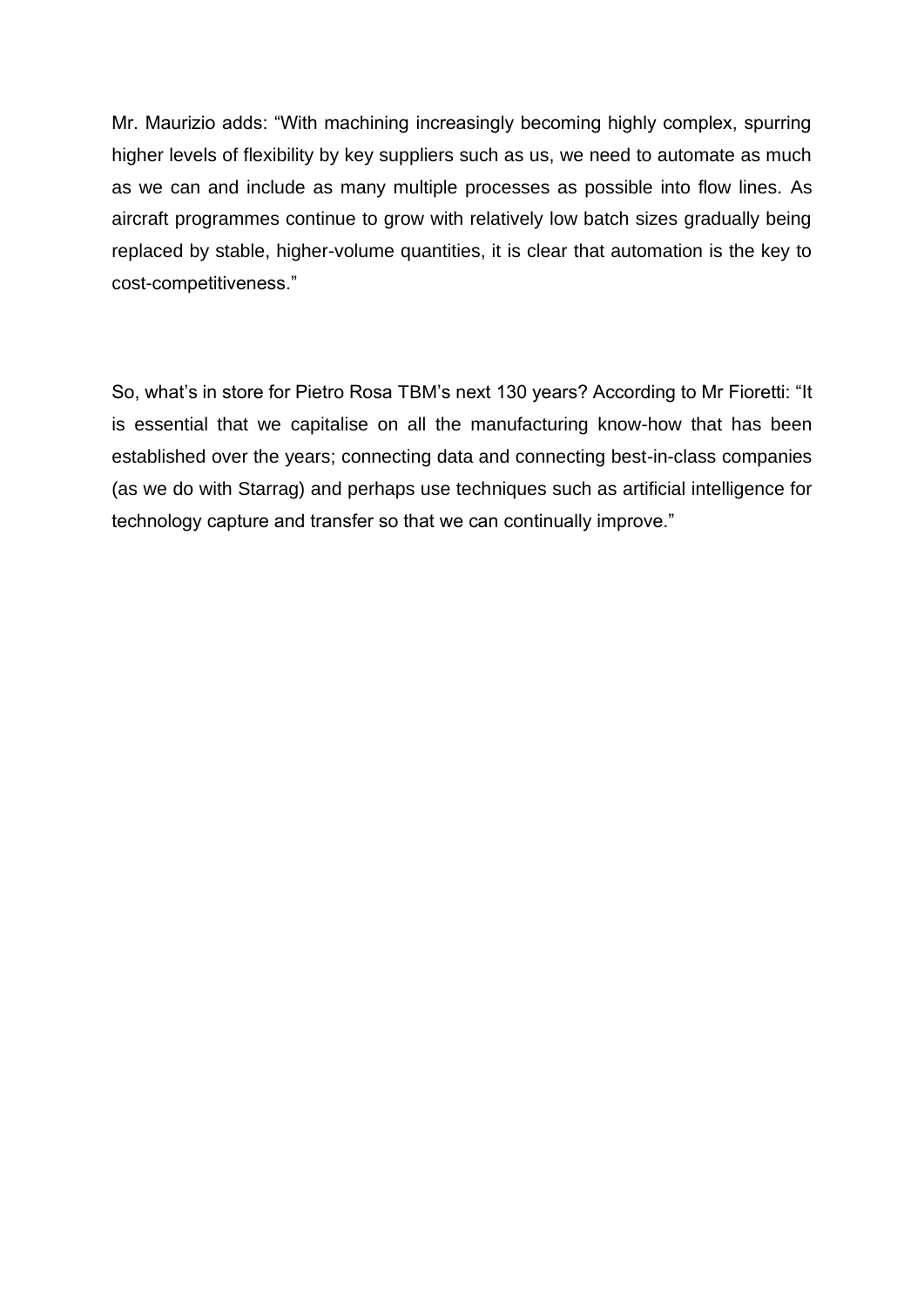

The high-volume manufacture of aerospace compressor blades (above) is included in Pietro Rosa TBM's multi-year agreements with the major aero engine OEMs (below)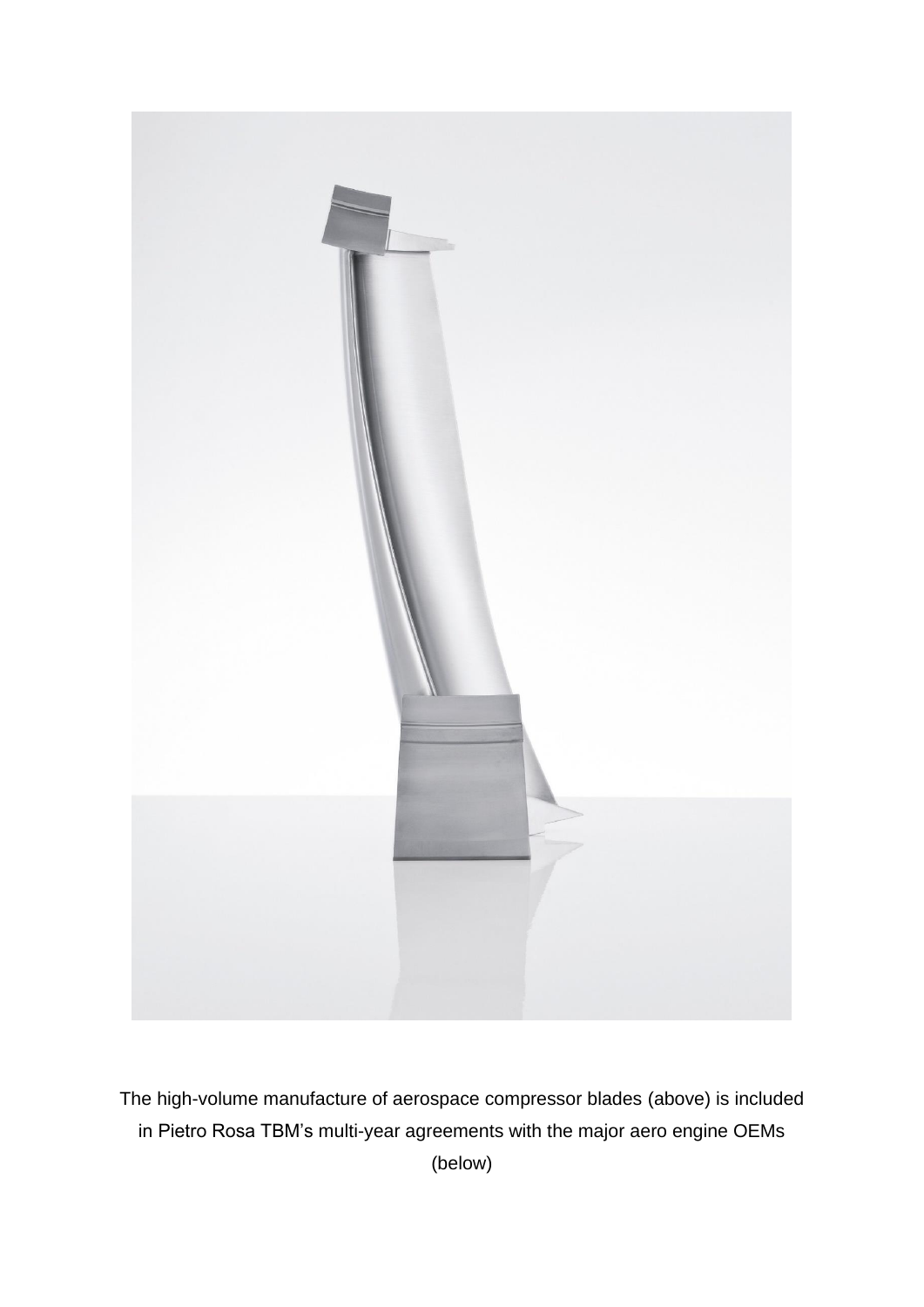



Petro Rosa TBM's Chief of Technology Andrea Maurizio (right) and General Manager Francesco Parisi (left) with Starrag cell operator Maico De Cecco